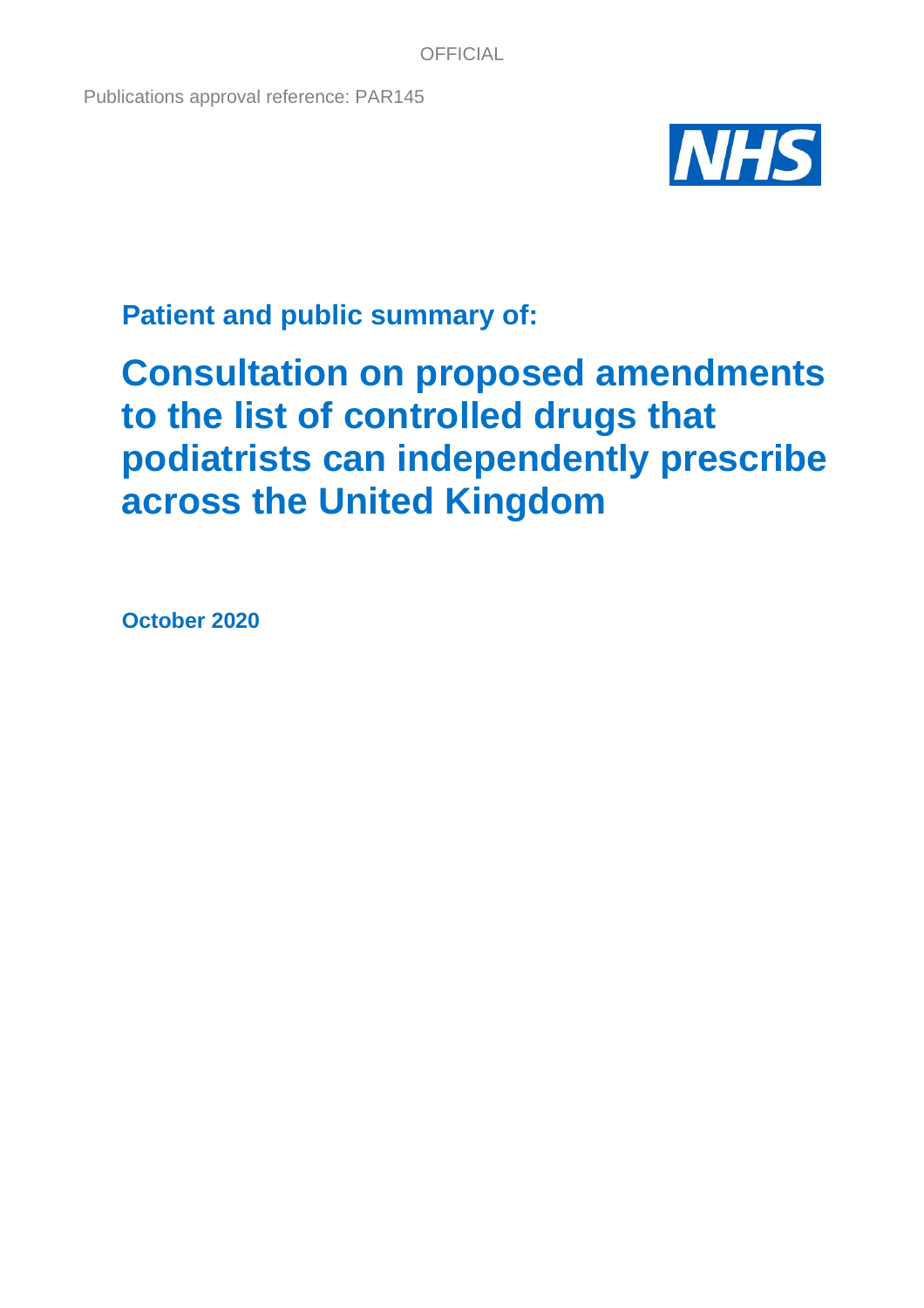This is a summary of the full consultation guide 'C*onsultation on proposed amendments to the list of controlled drugs that podiatrists can independently prescribe across the United Kingdom'.*

This summary guide is much shorter and **does not** contain all the detail on the proposed changes.

This information can be made available in alternative formats, such as easy read or large print, and may be available in alternative languages, upon request. Please email [england.cpomedicinesmech@nhs.net.](mailto:england.cpomedicinesmech@nhs.net)

# **Equality and Health Inequalities Statement**

Promoting equality and addressing health inequalities are at the heart of NHS England and NHS Improvement's values. Throughout the development of the policies and processes cited in this document, we have:

- Given due regard to the need to eliminate discrimination, harassment and victimisation, to advance equality of opportunity, and to foster good relations between people who share a relevant protected characteristic (as cited under the Equality Act 2010) and those who do not share it; and
- Given regard to the need to reduce inequalities between patients in access to, and outcomes from healthcare services and to ensure services are provided in an integrated way where this might reduce health inequalities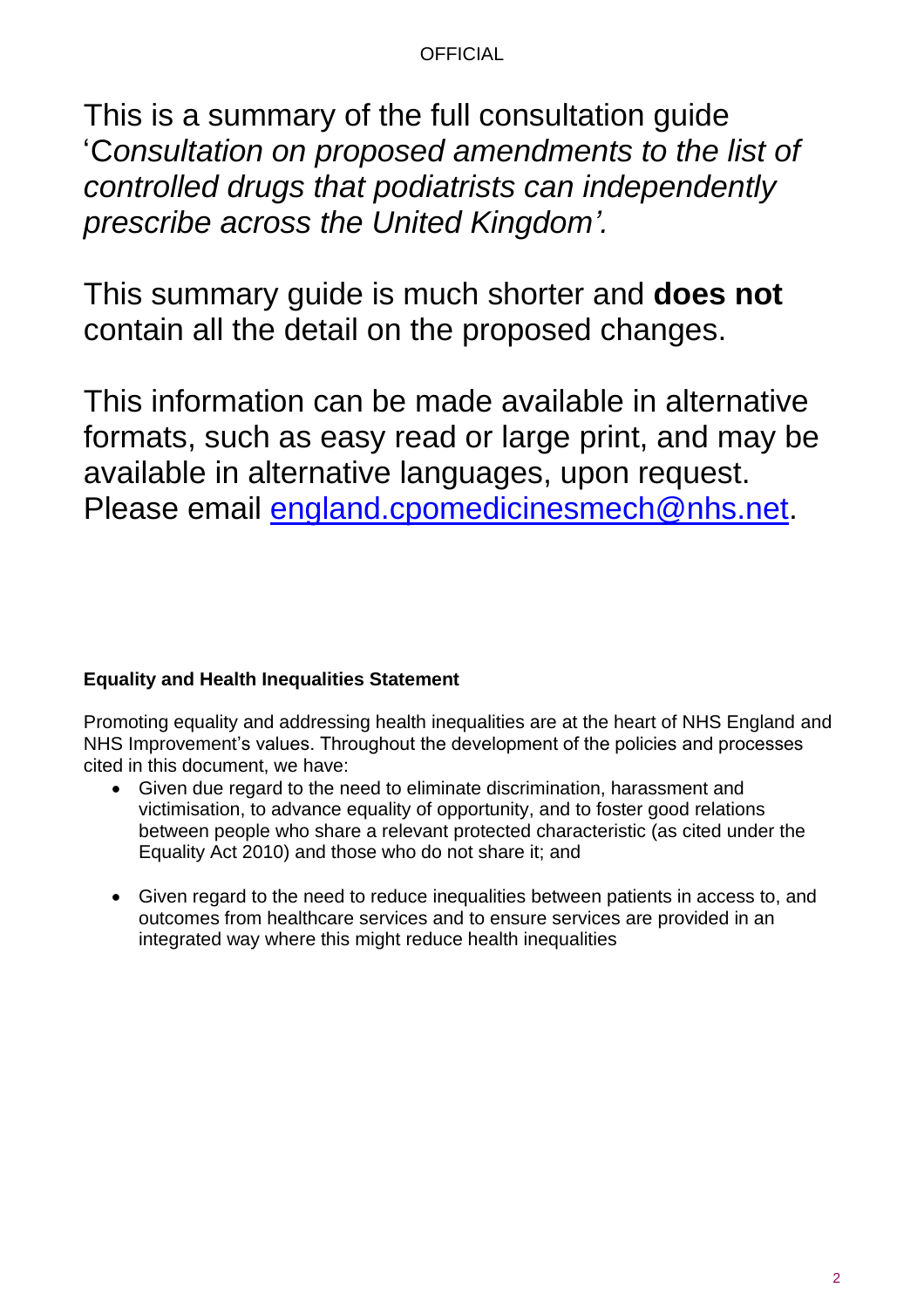# **Contents**

| $1 \quad$      |  |
|----------------|--|
| $\overline{2}$ |  |
| $\overline{3}$ |  |
| $\overline{4}$ |  |
| 5              |  |
| 6              |  |
| $\overline{7}$ |  |
| 8              |  |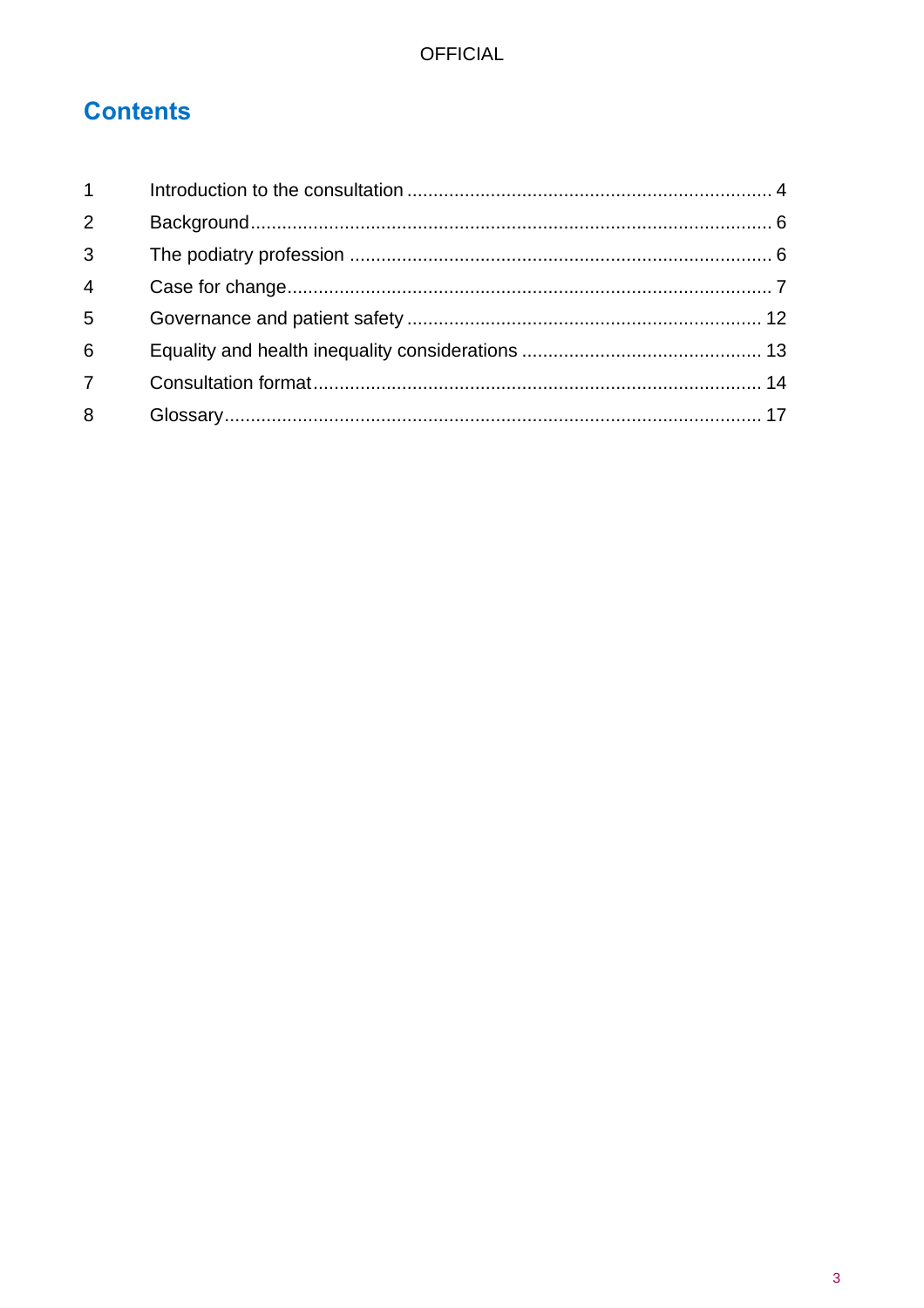# <span id="page-3-0"></span>**1 Introduction to the consultation**

# **1.1 What are we consulting on?**

In collaboration with the Scottish, Welsh and Northern Ireland governments, we are consulting on proposed changes to enable podiatrist independent prescribers to prescribe four more controlled drugs for their patients (as outlined below). This would be in addition to the four they can already prescribe. The four additional controlled drugs being proposed are:

| tramadol hydrochloride | schedule 3       |
|------------------------|------------------|
| morphine sulfate       | schedule 2 and 5 |
| pregabalin             | schedule 3       |
| gabapentin             | schedule 3       |

oral administration oral administration oral administration oral administration

See section 4.5 of the full consultation guide for further detail about the proposed medicines.

Controlled drugs are medicines that have additional controls associated with prescribing, storage or record keeping because they can be misused for non-treatment purposes. The medicines are listed in five schedules or groups and each has different levels of control. See appendix D in full consultation guide for further information about the schedules.

There are two options for consideration in this consultation:

**Option 1:** no change.

**Option 2:** addition of four controlled drugs to the existing list of controlled drugs that podiatrist independent prescribers can currently prescribe

The proposed changes require amendment to both the Human Medicines Regulations 2012 and the Misuse of Drugs Regulations 2001. The Human Medicines Regulations apply UKwide so subject to the agreement of Ministers, changes to them will apply across the four countries. The Misuse of Drugs Regulations apply only to England, Wales and Scotland; the Misuse of Drugs (Northern Ireland) Regulations 2002 will need to be amended separately and this will be undertaken by the Department of Health in Northern Ireland.

Should legislation be amended, the changes would apply in any setting in which podiatrists work including the NHS, independent and voluntary sectors.

# **1.2 Why are the proposed changes being considered?**

Podiatrists have been able to supply and administer medicines for many years, through the use of:

- patient specific directions (PSDs) since 1968
- exemptions since 1980
- patient group directions (PGDs) since 2000

More recently, podiatrists working at an advanced level have also been able to prescribe medicines for their patients through the use of:

• supplementary prescribing since 2005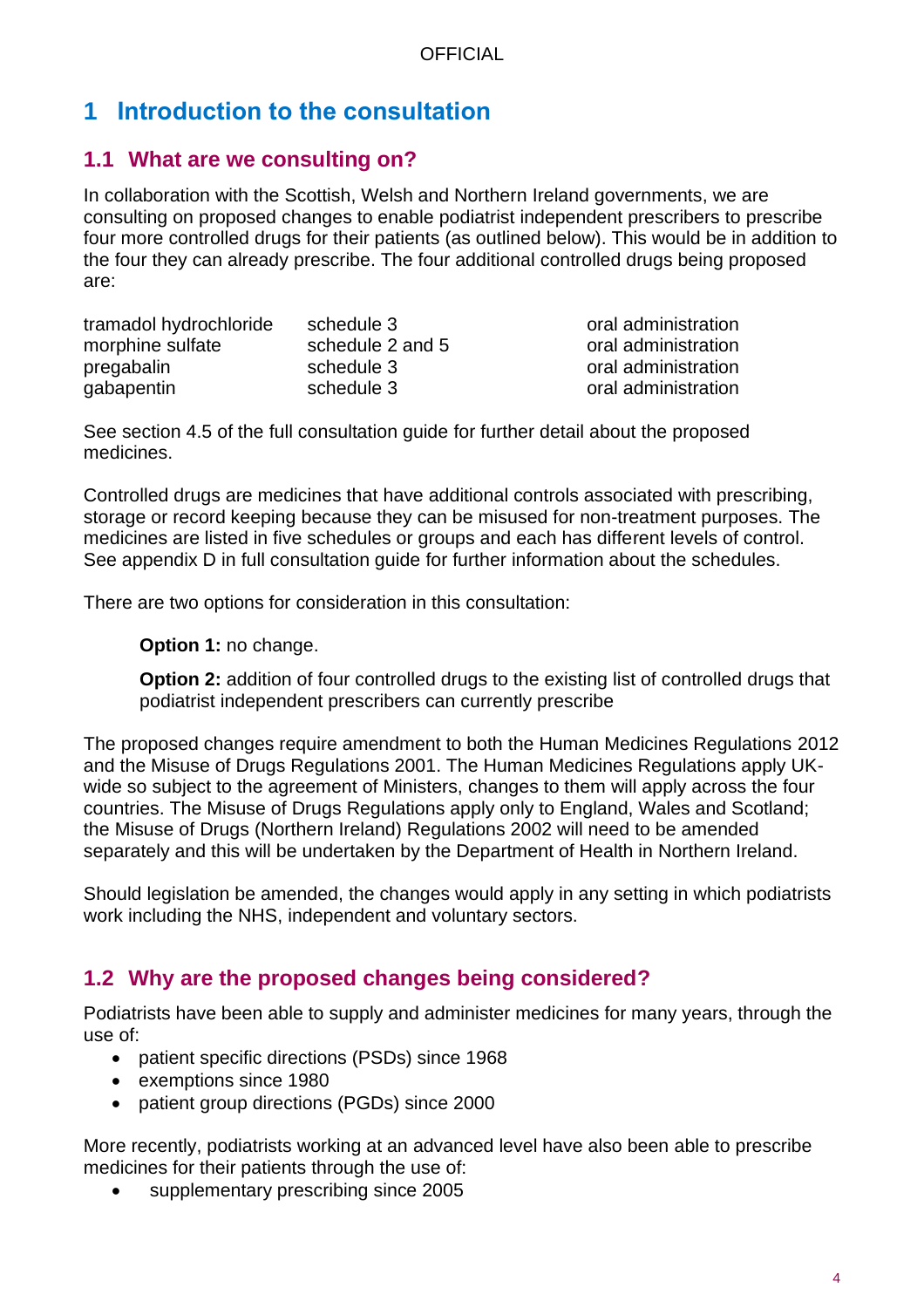- independent prescribing since 2013
- prescribing independently from a restricted list of controlled drugs since 2015 in England, Scotland and Wales, and 2019 in Northern Ireland.

[Section 4.2](#page-8-0) of this guide contains more information about these mechanisms.

Although, current ways of prescribing, supplying and administering medicines have improved patient care there could be greater benefit to patients if podiatrist independent prescribers were able to prescribe an extended range of controlled drugs as proposed.

The proposed additions would help patients to get the medicines they need without additional appointments with other health professionals, such as GPs, just to get the medicines they need. If podiatrist independent prescribers could prescribe from a larger list of controlled drugs they would be able to provide patients with the right pain relief at the right time and in the right place.

Further information on the benefits of this proposal and potential risks, and measures in place to manage the risks is presented in section 4.4 and section 4.6 of the full consultation guide respectively.

# **1.3 Supporting documents**

The following documents provide additional information about the proposal:

- The *Consultation Stage Impact Assessment*, which focuses on what impact the proposed policy change is likely to have and highlights the costs, benefits and risks of the proposed changes.
- The [practice guidance](https://cop.org.uk/the-college/medicines) entitled *Good Practice in Prescribing and Medicines Management for Podiatrists* describes how podiatrist prescribers should prescribe medicines safely for patients.
- The *[Outline Curriculum Framework](http://www.ahpf.org.uk/files/Joint%20OCF%202018%20update%20College%20of%20Paramedics%20March18%20minor%20error%20corrected.pdf)* which dictates the knowledge and skills that a podiatrist independent prescriber should have learned whilst on prescribing education programmes before being qualified to prescribe. This document is in line with the *Competency Framework for all Prescribers<sup>1</sup> .*

# **1.4 What you will be asked about**

The consultation questions ask:

- what you think about the proposal and whether you have additional information on any aspects not already considered as to why the proposal SHOULD or SHOULD NOT go forward
- what you think about the *Consultation Stage Impact Assessment* which accompanies the proposal
- whether the proposal will have a positive or negative impact on people who are affected by equality and health inequality issues
- about yourself or your organisation so that the views of different groups can be better understood.

<sup>1</sup> Royal Pharmaceutical Society (2016) *[A competency framework for all prescribers](https://www.rpharms.com/resources/frameworks/prescribers-competency-framework)*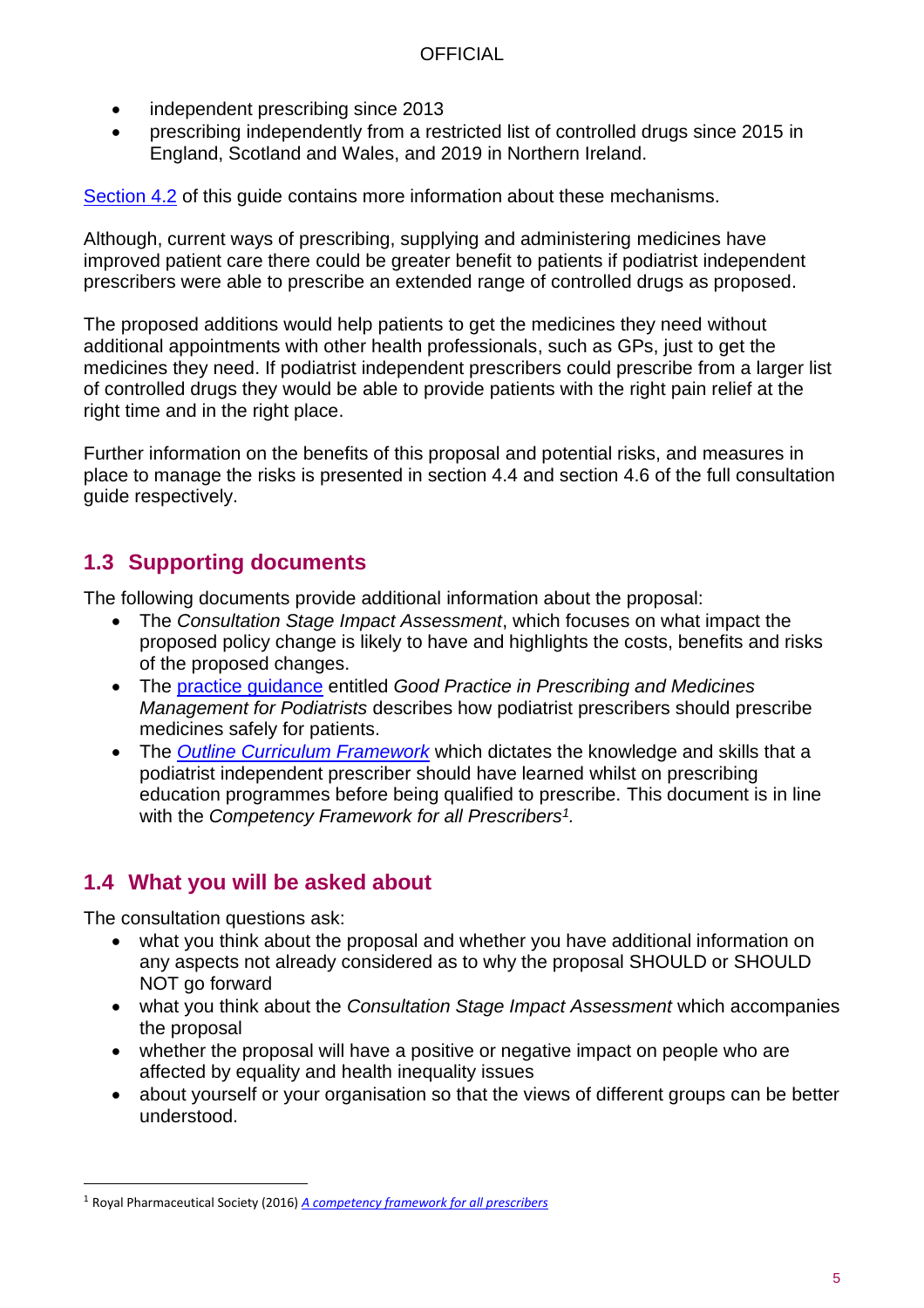The consultation will run for 8 weeks and will close on **10th December 2020.** 

You can find a glossary of terms used in this guide in [section 8](#page-16-0) of this guide.

# <span id="page-5-0"></span>**2 Background**

A scoping project was undertaken in 2015 by NHS England and looked at the need for some health professions to supply and administer medicines to their patients. The report of the project made a number of recommendations, including that the patients being treated by podiatrist independent prescribers could benefit if additions were made to the list of controlled drugs that they can prescribe.

The Chief Professions Officers' Medicines Mechanisms (CPOMM) programme of work started in April 2017 to take forward the recommendations.

We are leading consultations on proposals to change the medicines responsibilities for eight health professions, as follows:

- enabling **dental hygienists** and **dental therapists** to supply and administer specific medicines under exemptions within medicines legislation
- enabling **biomedical scientists**, **clinical scientists** and **operating department practitioners** to supply and administer medicines using patient group directions
- amending the current lists of controlled drugs that **podiatrist** and **physiotherapist** independent prescribers are legally able to prescribe
- amending the list of medicines that **paramedics** can administer in emergency situations using exemptions within medicines legislation.

All the proposals share the same aim, to make it more convenient and safer for patients to get the medicines they need at the time and place when they need them. This will reduce the need for appointments with additional health professionals just to receive the medicines needed, which often results in unnecessary delays to the start of treatment.

The consultations can be found on the NHS England consultation hub website.

# <span id="page-5-1"></span>**3 The podiatry profession**

All podiatrists must be registered with the Health and Care Professions Council (HCPC), the regulatory body which sets the standards that all podiatrists are expected to meet. Once registered, podiatrists must show that they are completing regular education and that they continue to practise both safely and effectively within their scope of practice, in order to maintain their registration. There are currently 13,026<sup>2</sup> podiatrists registered with the HCPC in the UK. Podiatrists diagnose and treat a wide range of conditions affecting the lower limb.

<sup>2</sup> Health and Care Professions Council *registrants by profession & route & gender* September 2020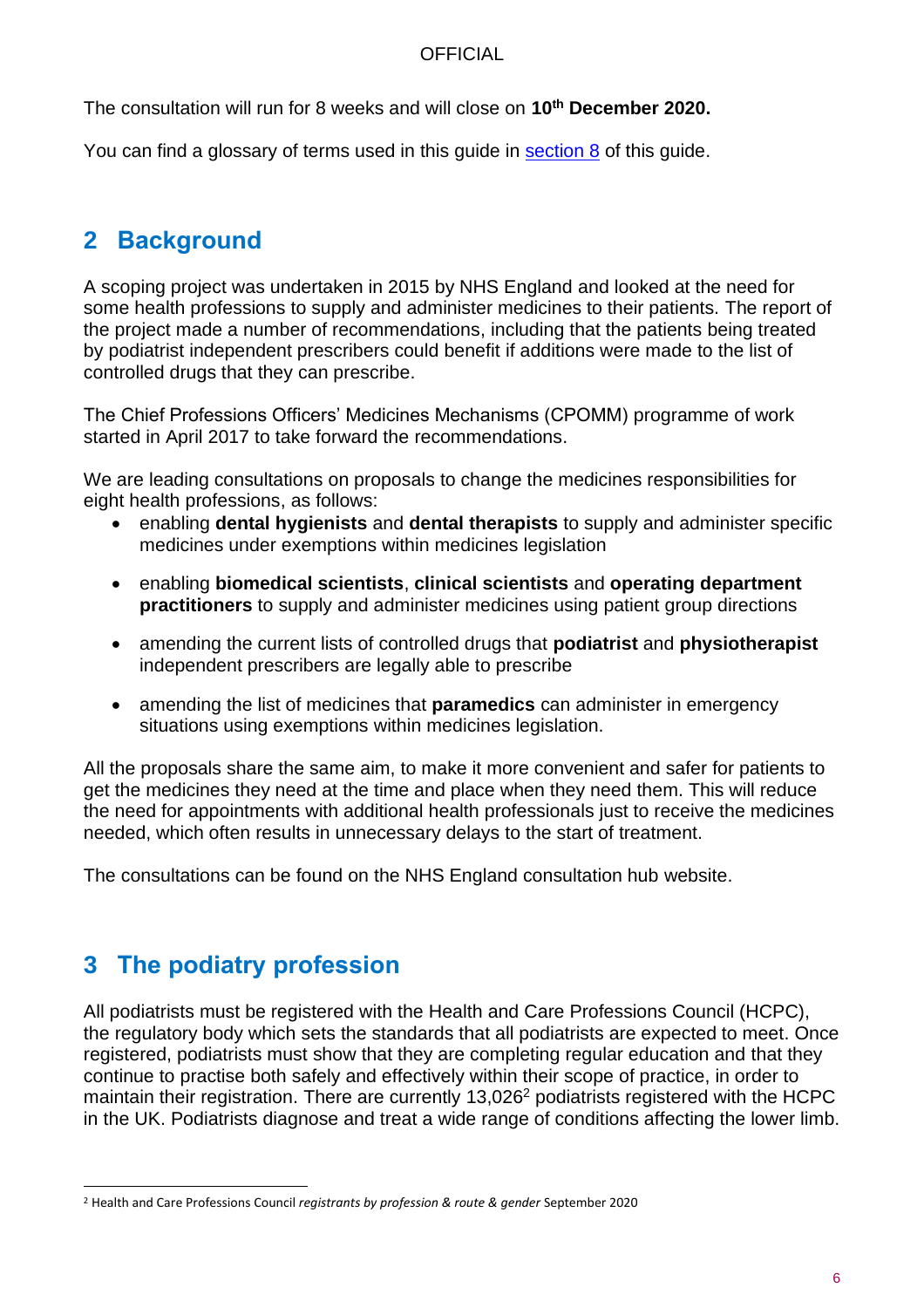The current way to achieve registration with the HCPC as a podiatrist in the UK is by completing a university degree. Once registered, podiatrists can choose to develop their skills and experience in a particular speciality, as well as develop new skills at an advanced level. These experienced and additionally trained podiatrists are known as advanced podiatrist practitioners. Some advanced podiatrist practitioners also undertake training to be able to prescribe medicines.

Podiatrists work in a variety of places such as hospitals, GP practices or in independent practice. No matter where they work, they must always meet the same high standard as set by the HCPC. Likewise, their employers must use the same standard of systems and checks to ensure that patient safety is maintained.

The professional bodies representing podiatrists across the United Kingdom are the College of Podiatry and the Institute of Chiropodists and Podiatrists.

# <span id="page-6-0"></span>**4 Case for change**

### **4.1 Identification of viable options**

The report of the 2015 NHS England scoping project indicated the legal mechanism of administration, supply or prescribing that best fits the professions considered, and prioritised certain professions based on current NHS priorities. The report recommended that further work should be undertaken to increase the number of controlled drugs that podiatrist independent prescribers can currently prescribe. In addition to being able to prescribe any licensed medicines within their scope of practice and competence, podiatrist independent prescribers can currently prescribe four controlled drugs for their patients. Consequently, they have to refer patients to other prescribers, usually GPs, to receive the controlled drugs that they are currently not permitted to prescribe, even though they may have the knowledge, skills and experience to safely and effectively prescribe them for their patients.

Three options have been considered in relation to extending the number of controlled drugs that podiatrist independent prescribers can prescribe for their patients; however option 3 was deemed unviable and therefore only **options 1 and 2** are being considered as part of this consultation.

#### **Option 1: No change**

There would be no change to legislation; podiatrist independent prescribers would continue to prescribe from the current restricted list of four controlled drugs.

#### **Benefits**

For some patients, the existing legislation works well, e.g. for those patients whose pain is relieved adequately and without adverse effects by the controlled drugs currently available to podiatrist independent prescribers.

#### **Limitations**

Existing ways by which podiatrists can supply, administer or prescribe certain controlled drugs may not best support the needs of some patients. For example, those patients whose pain cannot be adequately controlled or who experience intolerable side effects to the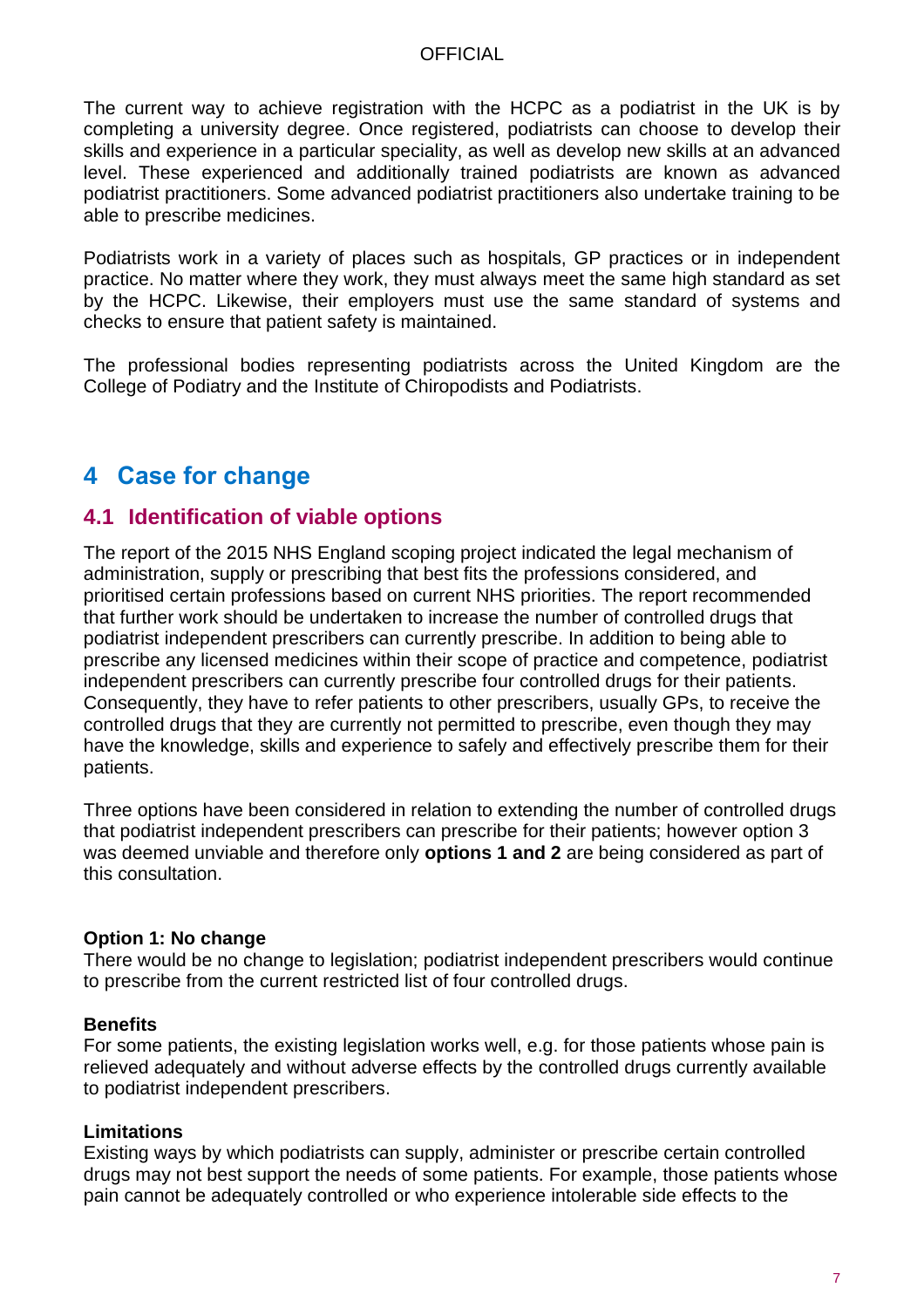controlled drugs currently available for prescribing by podiatrist independent prescribers would have to continue to visit another health professional, usually a GP, to receive the medicines they require. This can result in unnecessary delays for patients, duplication of appointments and possibly prolonged pain. More detail on the impact of this option and the limitations of the current mechanisms available to podiatrists can be found in [section 4.2](#page-8-0) of this guide.

#### **Option 2: addition of four controlled drugs to the current list of controlled drugs that podiatrist independent prescribers can already prescribe.**

#### **Benefits**

Podiatrist independent prescribers mostly prescribe controlled drugs for pain relief for their patients. Adding four more controlled drugs to the current list of controlled drugs would benefit those patients for whom these medicines work most effectively. The reasons for the selection of the four controlled drugs can be found in section 4.3 of this guide.

#### **Limitations**

The addition of only 4 controlled drugs to the current list of controlled drugs that podiatrist independent prescribers can prescribe may mean that a small number of patients may still need additional appointments with other health professionals to access controlled drugs outside of those that podiatrist independent prescribers would be permitted to prescribe. This would most likely be because they need controlled drugs for a medical condition that is outside of the current scope of practice of a podiatrist.

#### **Option 3: independent prescribing of any controlled drug from schedules 2 - 5**

An option whereby podiatrist independent prescribers would be able to prescribe any controlled drug from schedules 2 - 5 was considered but not deemed a viable option due to governance considerations. This option was therefore not taken further as part of this consultation.

#### **Benefits:**

There is only one perceived benefit associated with this option which relates to the removal of the need for any further amendments to the list of controlled drugs that podiatrist independent prescribers can prescribe.

#### **Limitations:**

Podiatrist independent prescribers would have access to a large number of controlled drugs listed in the four schedules (in excess of 100 in schedule 2 alone) most of which they would most of which would not ordinarily need to be prescribed as part of podiatry practice. Access to all controlled drugs within schedules 2-5 is therefore deemed unnecessary and not in line with good governance procedures.

In summary, there are two options for consideration in this consultation:

**Option 1:** no change

**Option 2:** addition of four controlled drugs to the existing list of controlled drugs that podiatrist independent prescribers can currently prescribe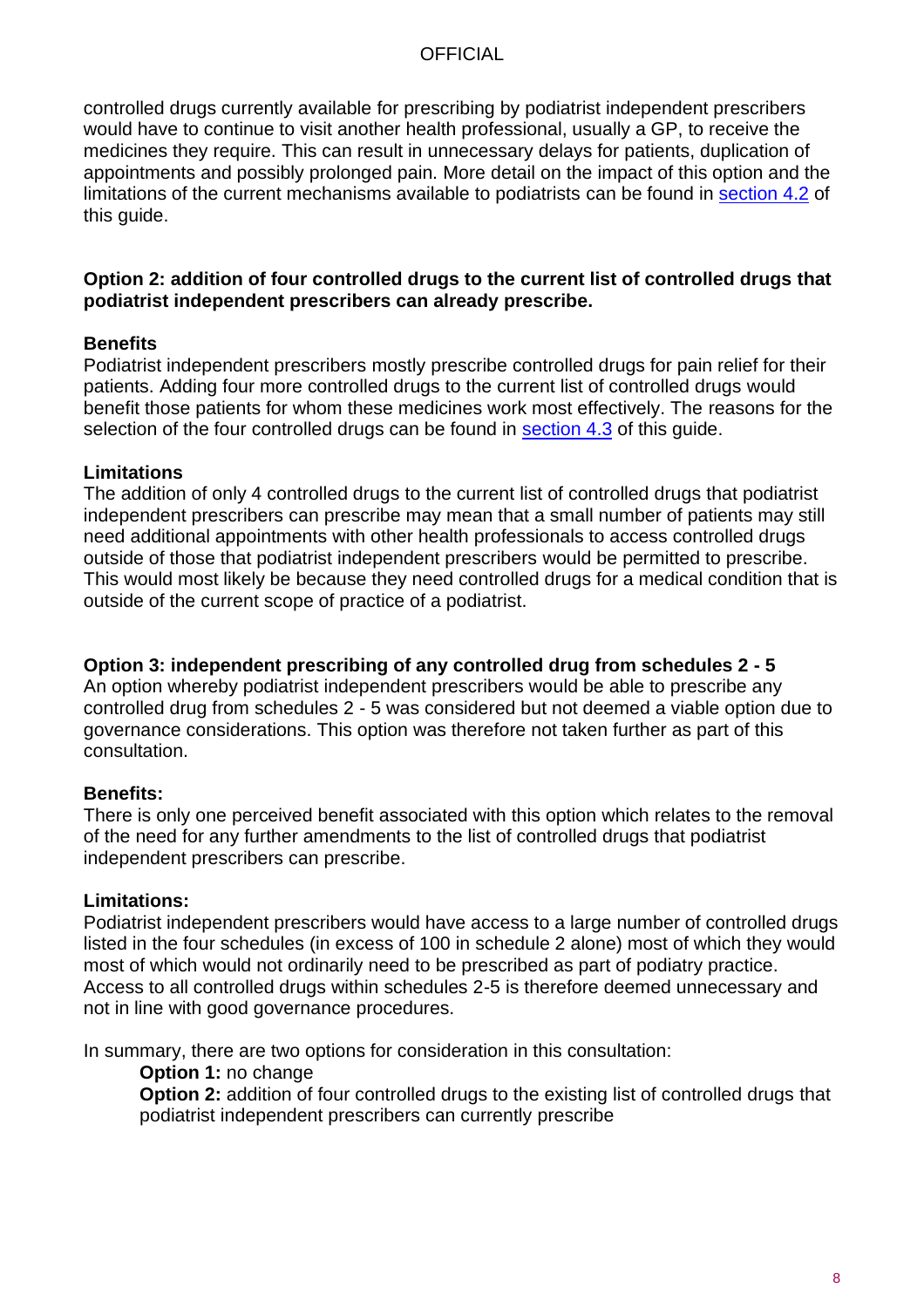# <span id="page-8-0"></span>**4.2 Limitations of the current use of medicines mechanisms by podiatrists**

Podiatrists are currently able to use exemptions, patient specific directions (PSDs) and patient group directions (PGDs) to supply and administer medicines. Some advanced podiatrist practitioners can also prescribe medicines as independent and supplementary prescribers.

#### **4.2.1 Supply and administration mechanisms**

#### *4.2.1.1 Patient specific directions (PSDs)*

A PSD is a written instruction from a prescriber to administer or supply a medicine to a named patient who has been assessed by the prescriber. PSDs are very useful; they are written to treat a single patient and can be used for a wide range of medicines. However, there are some difficulties such as that they require direct input from an independent prescriber (usually a doctor) which can be a problem when a prescriber is not available.

#### *4.2.1.2 Patient group directions (PGDs)*

PGDs are written instructions for medicines to be supplied and/or administered by groups of health professionals to groups of patients. They contain information about which health professionals can supply or administer the medicine, which patients they can see, and when they should involve a doctor. They are NOT a form of prescribing<sup>3</sup>. PGDs cannot be used by podiatrists to supply or administer all of the four controlled drugs we are consulting on.

#### *4.2.1.3 Exemptions*

Exemptions allow certain medicines listed in legislation to be administered to patients by podiatrists without using a PSD or a PGD. The list of exemptions in medicines legislation that podiatrists can use includes dihydrocodeine tartrate, some local anaesthetics, antifungals, analgesics, anti-inflammatories and antibiotics. The proposed controlled drugs are not included in the current exemptions list as they are only appropriate for use by advanced podiatrist practitioners who are also independent prescribers.

#### **4.2.2 Prescribing mechanisms**

#### *4.2.2.1 Supplementary prescribing*

An advanced podiatrist practitioner who has successfully completed additional training can prescribe medicines using supplementary prescribing. The podiatrist prescribes in partnership with a doctor and the patient using a written clinical management plan (CMP). The CMP is written specifically for the patient and lists the medicines that the supplementary prescriber can prescribe for that patient. The CMP requires a three-way agreement between the patient, the doctor responsible for the patient's treatment and the supplementary prescriber. There are currently 511 qualified podiatrists annotated as supplementary prescribers on the HCPC register<sup>4</sup>.

<sup>3</sup> NICE (2017) *[Patient group directions: medicines practice guideline](https://www.nice.org.uk/guidance/mpg2)*

<sup>4</sup> HCPC supplementary prescribing data – September 2020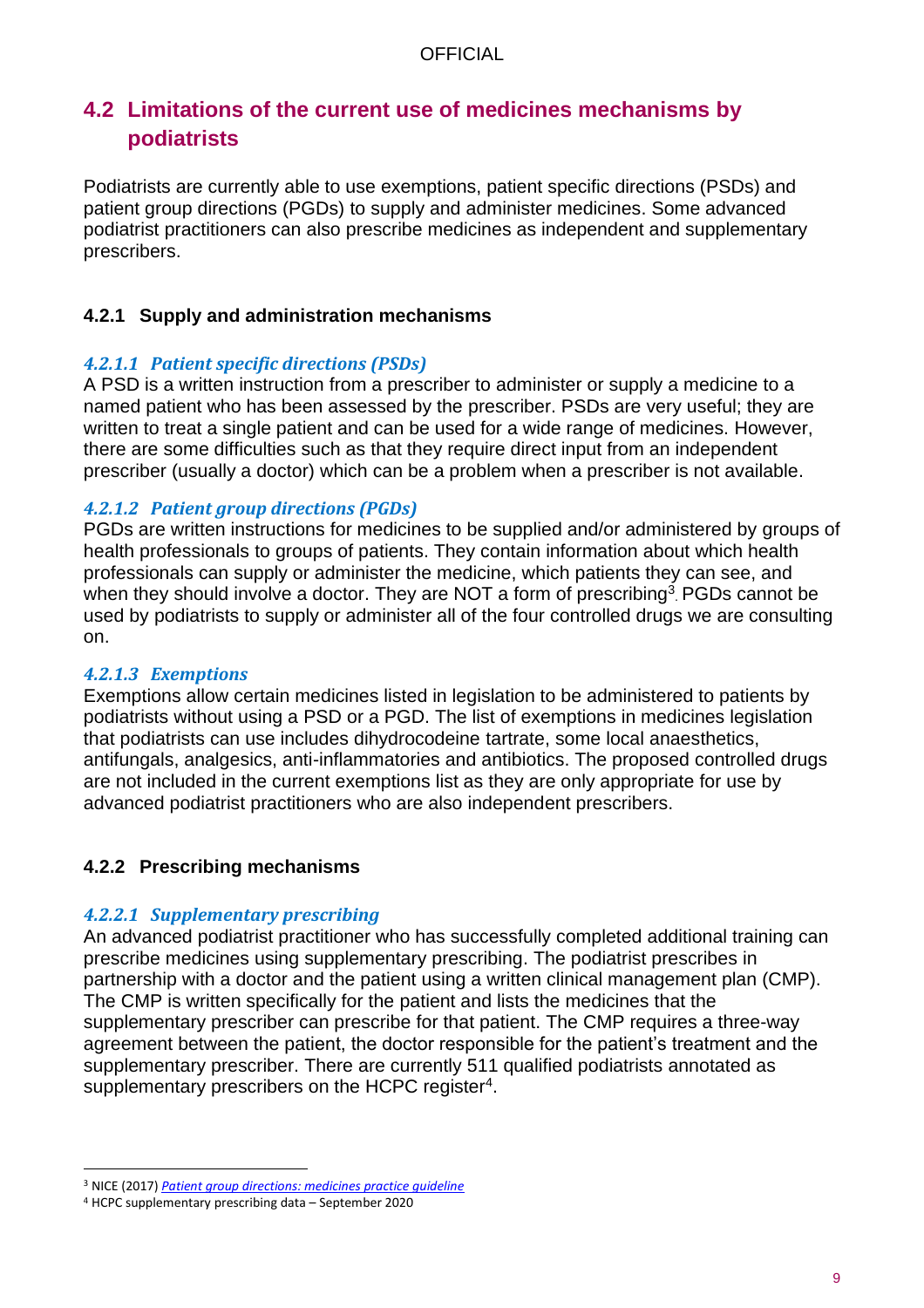Supplementary prescribing can work well in the management of patients with long-term conditions such as diabetes, where there is a clear diagnosis and the doctor is part of the patient's care plan. However, where a doctor is not available, or patients require a medicine that is not included in the CMP, patients may not get the right medicines they need at the right time. This can impact on their podiatric treatment and outcomes.

#### *4.2.2.2 Independent prescribing*

An advanced podiatrist practitioner who has successfully completed additional training can independently prescribe medicines. This means that they can prescribe medicines for their patients in line with clinical guidelines and as long as this is within their knowledge and ability. There are currently 511 podiatrist prescribers on the HCPC register, 441 of which are annotated as both independent and supplementary prescribers $5$ .

#### *4.2.2.3 Independent prescribing of controlled drugs*

In England, Scotland and Wales, podiatrist independent prescribers can currently prescribe from a list of four controlled drugs:

- temazepam
- lorazepam
- diazepam
- dihydrocodeine tartrate

Since November 2019, legislative changes have permitted the prescribing of the same controlled drugs in Northern Ireland.

The current list of four controlled drugs is still useful for prescribing by podiatrist independent prescribers; however patients could benefit more if four additional controlled drugs were added to the list.

# **4.3 Rationale for the selection of the additional controlled drugs**

#### **4.3.1 Controlling of medicines**

Since 2011 when work first commenced to allow podiatrist independent prescribers to be able to prescribe from a list of four controlled drugs, some prescription only medicines have been scheduled as controlled drugs. This means that podiatrist independent prescribers cannot prescribe these medicines for their patients.

Tramadol hydrochloride was scheduled in 2014 and from April 2019 pregabalin and gabapentin were also scheduled as controlled drugs<sup>6</sup>. Consequently, it is being proposed that all three of these medicines are added to the current list of controlled drugs so that patients can continue to benefit from having these medicines prescribed by their podiatrist, where appropriate.

More detailed information on these changes can be found in section 4.3 of the full consultation guide.

<sup>5</sup> HCPC independent prescribing data – September 2020

<sup>6</sup>Home Office (2018) *[A consultation on proposals to schedule pregabalin and gabapentin under the Misuse of Drugs Regulations](https://assets.publishing.service.gov.uk/government/uploads/system/uploads/attachment_data/file/748439/consultation-response-pregabalin-gabapentin.pdf)  [2001: Government response to the consultation](https://assets.publishing.service.gov.uk/government/uploads/system/uploads/attachment_data/file/748439/consultation-response-pregabalin-gabapentin.pdf)*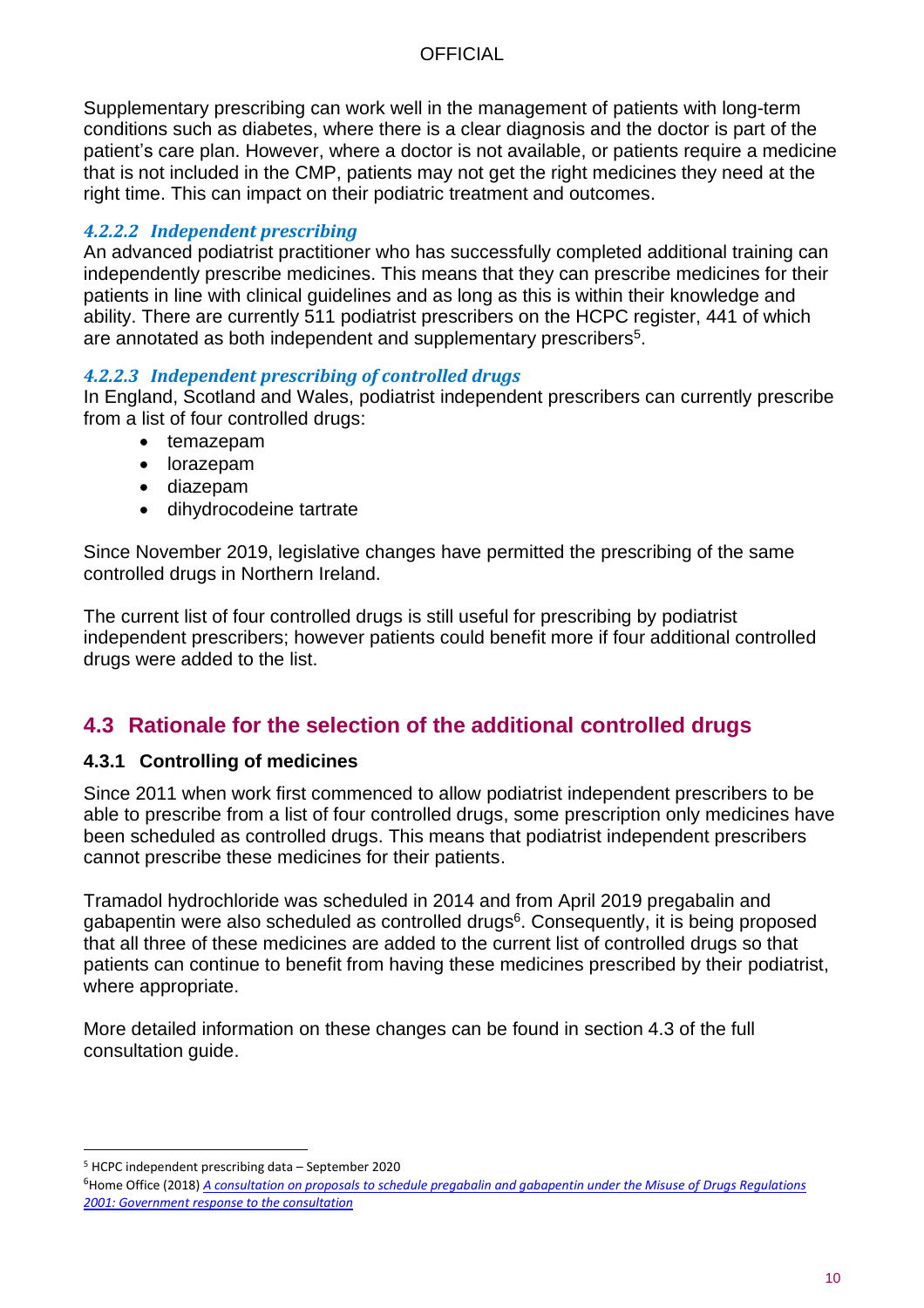#### **4.3.2 Management of pain for effective treatment**

As part of the ongoing care of their patients, podiatrist independent prescribers are expected to help effectively manage their patients' pain.

Existing arrangements may not best support the needs of patients, particularly those for whom the controlled drugs currently available via these arrangements provide inadequate pain relief or produce side effects that patients cannot manage. Those patients who are unable to access the most appropriate controlled drug for management of their pain from the podiatrist independent prescriber have to visit another health professional, usually a GP, to receive the medicines they require. The existing arrangements result in unnecessary delays for patients, duplication of appointments and possibly prolonged pain.

# **4.4 Benefits of the proposal**

Should legislation be amended, patients being treated by podiatrist independent prescribers who can prescribe more controlled drugs would be able to receive the medicines they need without having to see another prescriber, such as a GP. This would mean that patients do not have to wait to receive the medicines they need. It would also free up the time of other NHS staff, such as GPs, so that they can treat patients who do need to be seen by a doctor.

More time would be saved through patients returning to the same prescriber that they are receiving their podiatry treatment from should they need further advice about their medicines.

Section 4.4 of the full consultation guide contains further information about the benefits of this proposal, and specific examples of how each of the four controlled drugs might be prescribed by podiatrist independent prescribers can be found in section 4.5 of the full consultation guide.

# **4.5 Management of potential risks associated with the proposal**

Whenever there is any extension of medicines supply, administration and prescribing responsibilities to regulated health professions there will be associated risks with the enhanced responsibilities. Identification of the risks informs the development of governance and patient safety measures that are necessary to maintain patient safety.

There are a number of potential risks to the proposal to enable podiatrist independent prescribers to prescribe additional controlled drugs. The risks perceived are the same as those for other professions that prescribe controlled drugs. As such, they are managed by the governance and safety processes detailed in section 5 below that are already in place in organisations which employ prescribers that are able to prescribe controlled drugs.

The potential risks of the proposal are included in table 1, section 4.6 in full consultation guide.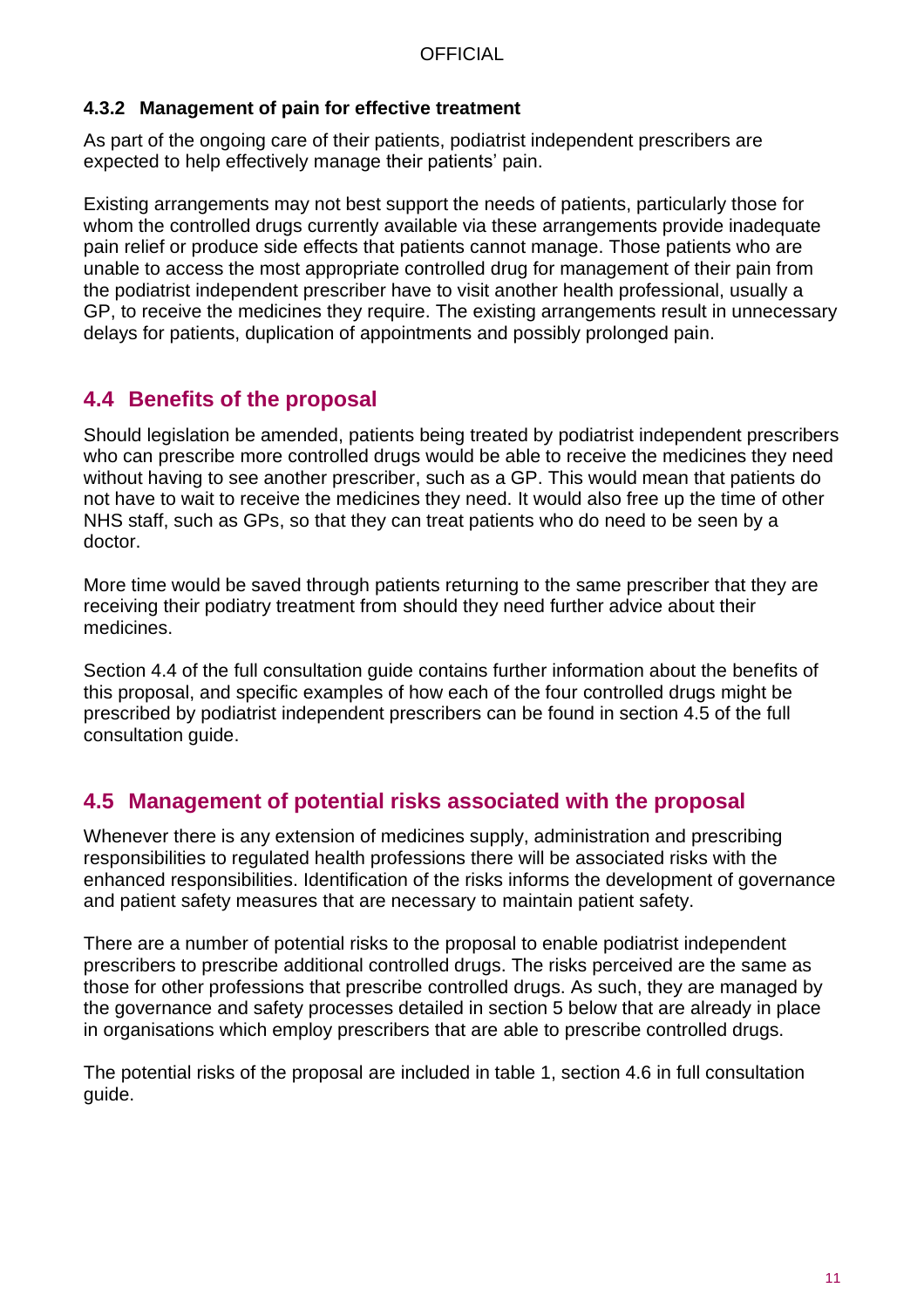# <span id="page-11-0"></span>**5 Governance and patient safety**

The following governance and patient safety measures are already in place in organisations that employ prescribers that prescribe controlled drugs. Some of the measures must be followed by law, and some by organisational policy. Podiatrist independent prescribers who are currently prescribing controlled drugs must already be compliant with the measures in place and the policies of the employing organisation, as well as the relevant HCPC standards.

### **5.1 Education that all independent prescribers receive on controlled drugs**

The HCPC Standards for Prescribing<sup>7</sup>, the Competency Framework for all Prescribers<sup>8</sup>, and the *Outline Curriculum Framework<sup>9</sup>* describe the knowledge and skills that a podiatrist independent prescriber must be able to show by the end of a prescribing education programme. This includes knowledge about controlled drugs and in particular how to identify and manage addiction, misuse, and adverse drug reactions.

# **5.2 Engagement with the controlled drugs accountable officer (CDAO)**

What CDAOs must do, along with the organisations who appoint them, is stated in law<sup>10 11</sup> <sup>12</sup>. The CDAO is usually the chief pharmacist or another senior person in the organisation and is accountable for everything that happens with controlled drugs- for example how they are ordered, stored, prescribed and administered to patients. CDAOs have the same responsibilities in all organisations where controlled drugs are kept or used, including organisations outside of the NHS.

The CDAO has a responsibility to ensure that the organisation has a controlled drugs policy and a set of procedures detailing how to look after controlled drugs properly. Regular checks are also required to make sure these are followed by everyone who works in the organisation. Podiatrist independent prescribers must comply with these policies and procedures in order to keep their patients safe.

# **5.3 Personal formularies**

In line with good governance procedures, podiatrist independent prescribers are expected to have an up-to-date personal formulary; this is a detailed list of the medicines they intend to prescribe. The list may only contain medicines which the podiatrist is permitted by law to prescribe.

<sup>7</sup> Health and Care Professions Council (2013) *[Standards for prescribing](https://www.hcpc-uk.org/resources/standards/standards-for-prescribing/)*

<sup>8</sup> Royal Pharmaceutical Society (2016) *[A competency framework for all prescribers](https://www.rpharms.com/resources/frameworks/prescribers-competency-framework)*

<sup>9</sup> Allied Health Professions Federation (2018) *[Outline curriculum framework for education programmes to prepare: physiotherapists,](http://www.ahpf.org.uk/files/Joint%20OCF%202018%20update%20College%20of%20Paramedics%20March18%20minor%20error%20corrected.pdf)  podiatrists, therapeutic radiographers and paramedics [as independent/supplementary prescribers and to prepare: diagnostic](http://www.ahpf.org.uk/files/Joint%20OCF%202018%20update%20College%20of%20Paramedics%20March18%20minor%20error%20corrected.pdf)  [radiographers and dietitians as supplementary prescribers](http://www.ahpf.org.uk/files/Joint%20OCF%202018%20update%20College%20of%20Paramedics%20March18%20minor%20error%20corrected.pdf)*

<sup>10</sup> *[The Controlled Drugs \(Supervision of Management and Use\) Regulations 2013](http://www.legislation.gov.uk/uksi/2013/373/regulation/11/made)*

<sup>11</sup> *[The Controlled Drugs \(Supervision of Management and Use\) \(Wales\) Regulations 2008 \(No 3239\)](http://www.legislation.gov.uk/wsi/2008/3239/contents/made) (W. 286)* 

<sup>12</sup> *[The Controlled Drugs \(Supervision of Management and Use\) Regulations \(Northern Ireland\) 2009](http://www.legislation.gov.uk/nisr/2009/225/contents/made)*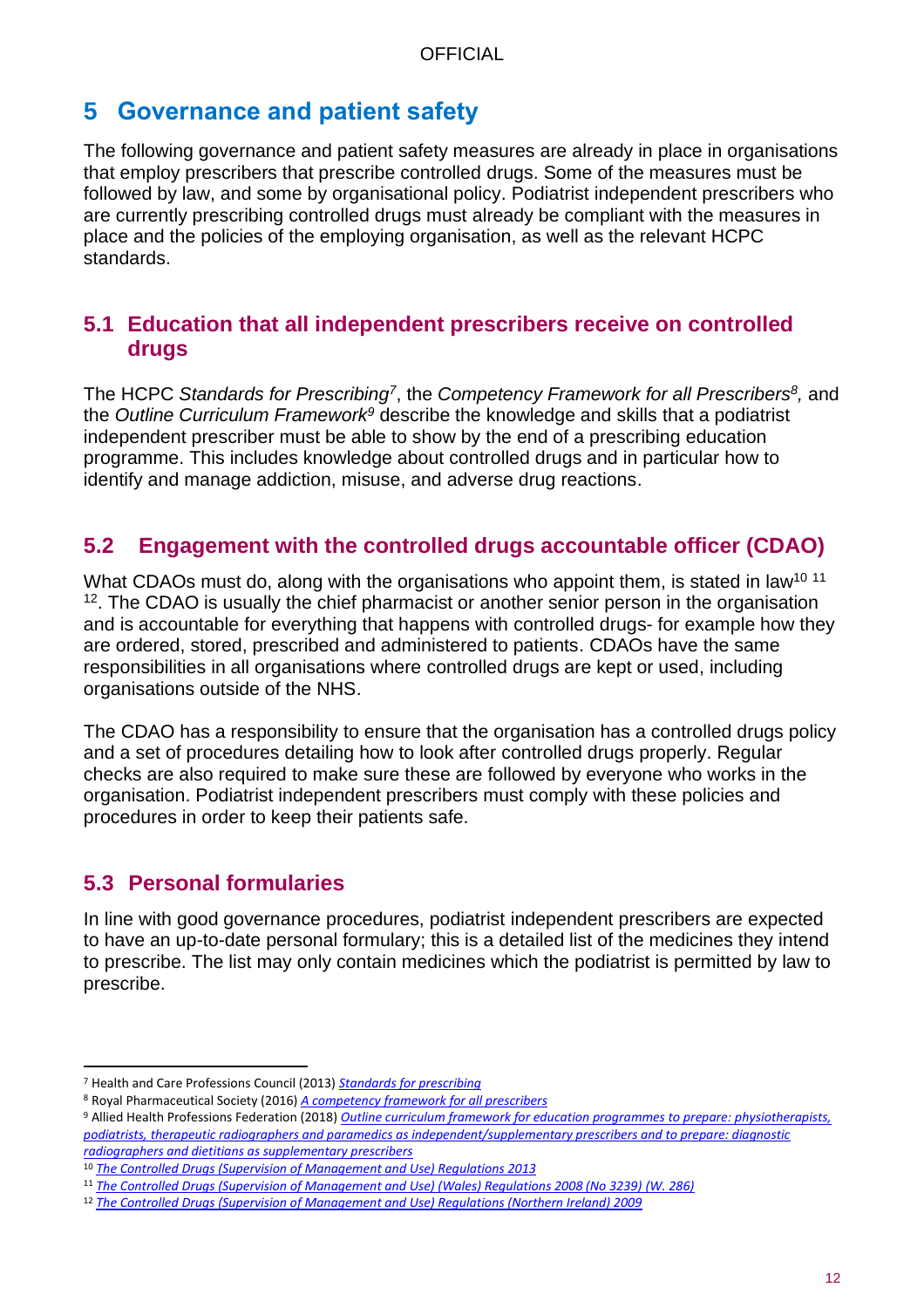A personal formulary describes the medical conditions that the prescriber will treat and with which medicine; this is so that the prescriber can show that they have sufficient knowledge of the medicines and the conditions that they are used to treat before prescribing them. This must include any controlled drugs that the podiatrist independent prescriber intends to prescribe.

# **5.4 Communication of decisions to prescribe controlled drugs**

When controlled drugs are being prescribed, good communication is important for two main reasons: firstly, so that the podiatrist independent prescriber has enough information to make the correct decision about prescribing for the patient; and secondly, so that other prescribers know about what medicines the patient has already had prescribed for them.

Before prescribing medicines for their patients, podiatrist independent prescribers must have available as much information about the patient's medical condition(s) as possible including which medicines they are currently taking and have taken in the past to make a safe and effective prescribing decision. They must also share information about what they have prescribed and why, along with any other relevant information, with other prescribers involved in the patient's care including the patient's GP. This should include communication between NHS organisations and private practice where necessary.

Podiatrist independent prescribers can already prescribe four controlled drugs. Therefore, under the proposal, the communication relating to the prescribing of the additional controlled drugs would be no different to what they already do.

# <span id="page-12-0"></span>**6 Equality and health inequality considerations**

We have undertaken an Equality and Health Inequalities Screening Tool in accordance with NHS England requirements. A review of the screening tool by the specialist NHS England team indicated that a full Equality and Health Inequalities assessment was not required prior to the launch of the consultation but will be undertaken alongside the consultation to collate responses.

During the consultation we will assess if the proposal will make it easier for people to get the medicines they need when they need them, avoiding the need for people to see additional health professionals just to receive medicines. This may remove or minimise disadvantages suffered by vulnerable people when accessing medicines.

# **6.1 Public sector equality duty**

Public bodies across England, Scotland and Wales have legal obligations under the Equality Act 2010<sup>13</sup>, and are specifically required to consider the aims of the Public Sector Equality Duty<sup>14</sup>, as set out at section 149 of the Equality Act 2010 when making decisions. This means that NHS England and NHS Improvement should understand the potential effect of the proposal on people with characteristics that have been given protection under

<sup>&</sup>lt;sup>13</sup> [Equality Act 2010](http://www.legislation.gov.uk/ukpga/2010/15/contents)

<sup>14</sup> [Public Sector Equality Duty 2011](https://www.gov.uk/government/publications/public-sector-equality-duty)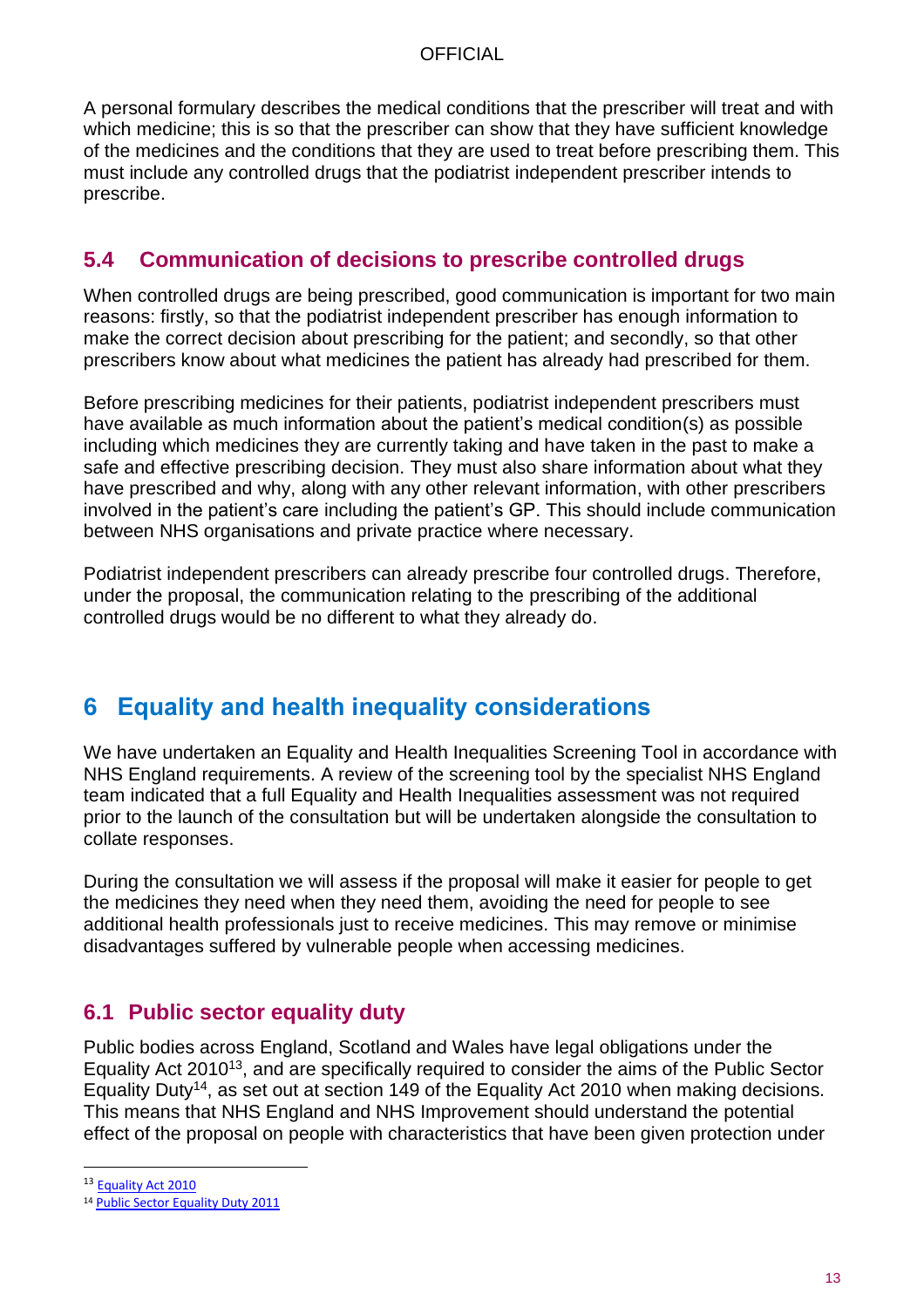the Equality Act 2010, especially in relation to their health outcomes and the experiences of patients, communities and the workforce. This will help us to consider whether the policy or practice will be effective for all people.

As this consultation is UK-wide, appropriate consideration has also been given to the requirements of the Northern Ireland Act 1998<sup>15</sup>.

### **6.2 Health inequality duties**

NHS England and NHS Improvement also have duties to consider the need to reduce health inequalities between patients' access to, and outcomes from healthcare services, and to ensure services are provided in an integrated way.

The consultation process provides a further opportunity to consider the potential positive and negative impact of the proposed changes on equality and health inequalities and to seek the views of responders. We and the devolved administrations will give due regard to responses received and we will be developing a fuller Equality and Health Inequalities impact assessment alongside the consultation.

For further information about our duties, see section 6 in the full consultation guide.

# <span id="page-13-0"></span>**7 Consultation format**

#### **7.1 Who can respond to this consultation?**

Everyone is welcome to respond. We hope to hear from the public, patients, patient representative groups, carers, voluntary organisations, healthcare providers, commissioners, doctors, pharmacists, podiatrists, allied health professionals, nurses, regulators, the Royal Colleges and other representative bodies.

We are grateful to individuals and organisations who take the time to respond to this consultation.

# **7.2 How to respond**

If you would like to respond to this consultation you can do so by:

- completing the online survey
- asking for a paper copy of the consultation response form to be posted to you by contacting: [england.cpomedicinesmech@nhs.net](mailto:england.cpomedicinesmech@nhs.net)

Please complete this form and return it to: CPOMM Programme Team NHS England and NHS Improvement 5W06 Quarry House Leeds LS2 7UE

<sup>15</sup> [Northern Ireland Act 1998](http://www.legislation.gov.uk/ukpga/1998/47/contents)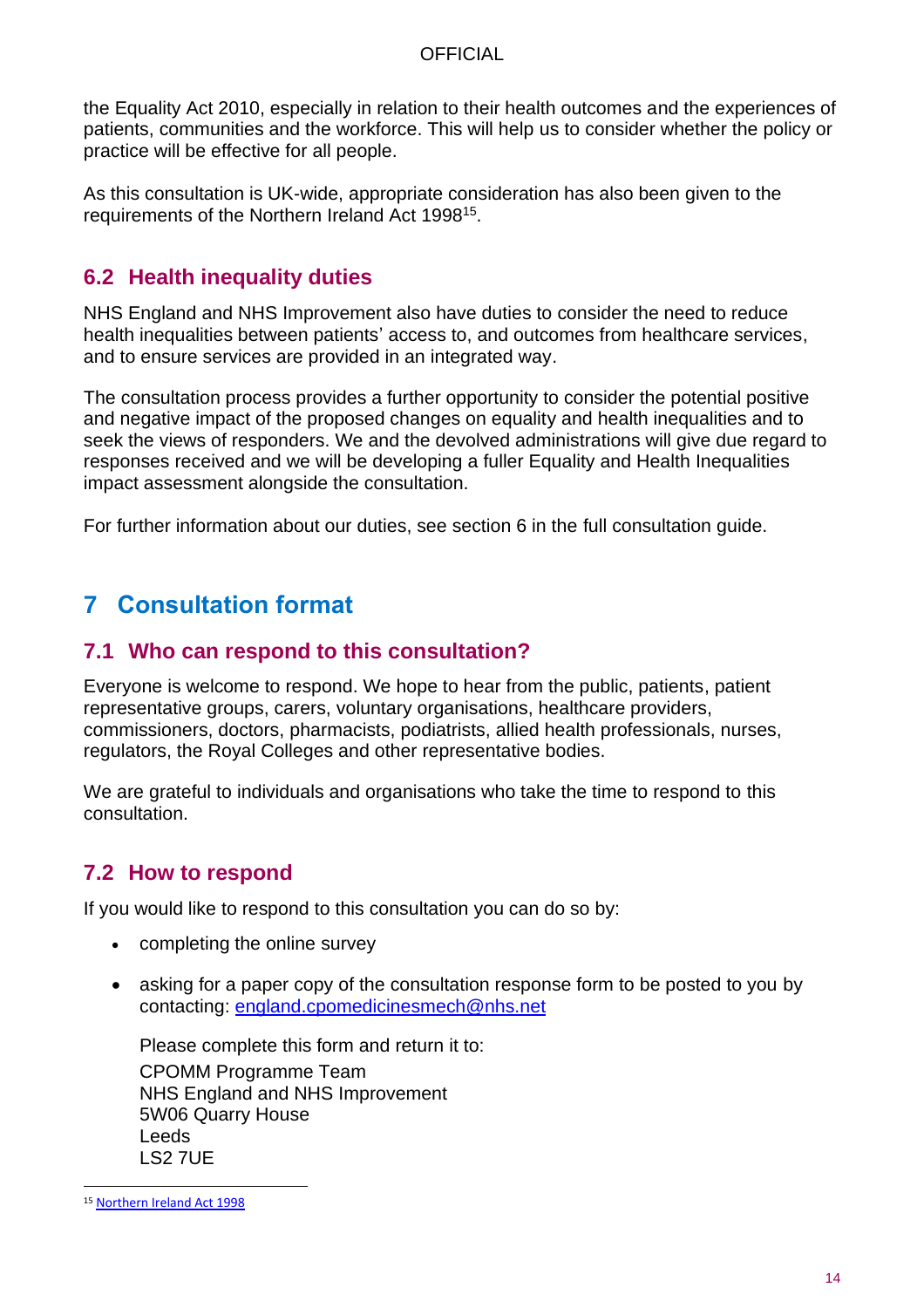Responses should be sent to arrive no later than 10<sup>th</sup> December 2020.

# **7.3 Alternative formats**

• A paper copy of this summary consultation guide is available on request. It can also be made available in formats such as large print and easy read, and may be available in alternative languages, upon request. Please contact [england.cpomedicinesmech@nhs.net](mailto:england.cpomedicinesmech@nhs.net)

# **7.4 Engagement events**

Engagement events will be held online during the consultation period. These will provide an opportunity for those attending to find out more about the proposals and the consultation process.

To register or find out more information about any of these events please go to: [https://www.england.nhs.uk/medicines-2/chief-professions-officers-medicines-mechanisms](https://www.england.nhs.uk/medicines-2/chief-professions-officers-medicines-mechanisms-programme/)[programme/.](https://www.england.nhs.uk/medicines-2/chief-professions-officers-medicines-mechanisms-programme/)

# **7.5 How your responses will be used**

Following close of the consultation, we will look at all responses received, and a summary of the responses will be published on the NHS England website.

Under the General Data Protection Regulation, NHS England will be data controller for any personal data you provide as part of your response to the consultation. NHS England has statutory powers they will rely on to process this personal data which will enable them to make informed decisions about how they exercise their public functions.

If you respond as an individual, we will anonymise your response but we may publish your response in part or full unless you tell us not to. If you respond on behalf of an organisation, we will list your organisation's name and may publish your response in full unless you tell us not to. If you would like any part of your response to stay confidential, you should explain why you believe the information you have given is confidential. NHS England may need to disclose information under the laws covering access to information (usually the Freedom of Information Act 2000). If you ask us to keep part or all of your response confidential, we will treat this request seriously and try to respect it but we cannot guarantee that confidentiality can be maintained in all circumstances.

# **7.6 Next steps**

The proposed changes to medicines legislation and the findings of the consultation will be presented to the Commission on Human Medicines who make recommendations to Ministers regarding changes to the Human Medicines Regulations. Subject to the agreement of the proposed changes by Ministers; the Medicines and Healthcare products Regulatory Agency (MHRA) will make the necessary amendments. The Human Medicines Regulations apply UK-wide so changes to them will apply across the four countries.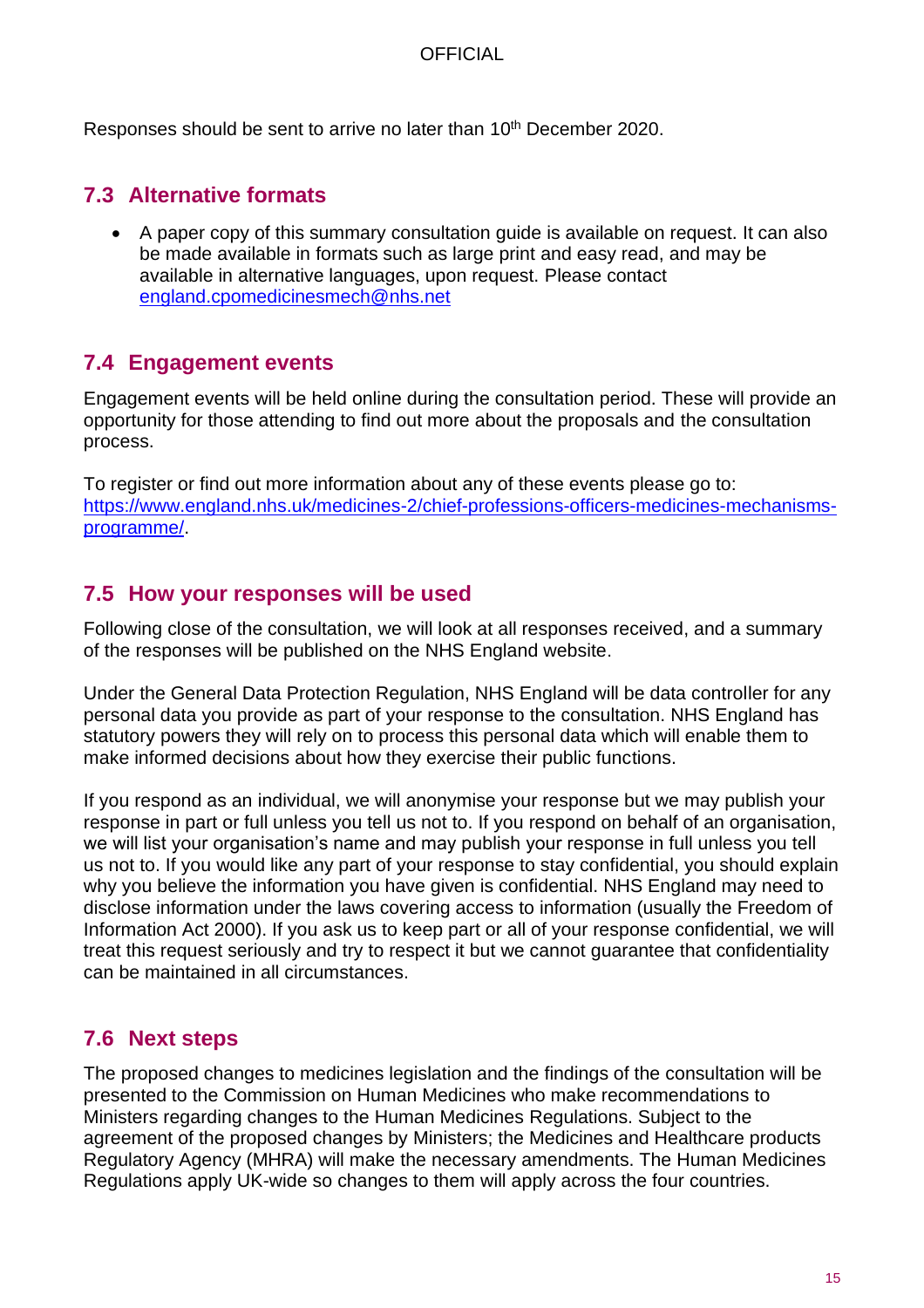As this proposal is in relation to controlled drugs, changes to the Misuse of Drugs Regulations are also required. The proposed changes to medicines legislation and the findings of the consultation will be presented to the Advisory Council on the Misuse of Drugs who makes recommendations to Ministers regarding changes to the Misuse of Drugs Regulations. Subject to the agreement of Ministers, the Home Office will then make the necessary amendments.

The Misuse of Drugs Regulations apply only to England, Wales and Scotland; the Misuse of Drugs (Northern Ireland) Regulations 2002 will need to be amended separately and this will be undertaken by the Department of Health in Northern Ireland.

If all elements of the proposal are approved and all relevant organisations are in a position to complete their elements of the work at the earliest possible point without delay, the proposed changes to the Human Medicines Regulations and the Misuse of Drugs Regulations could come into force in 2021.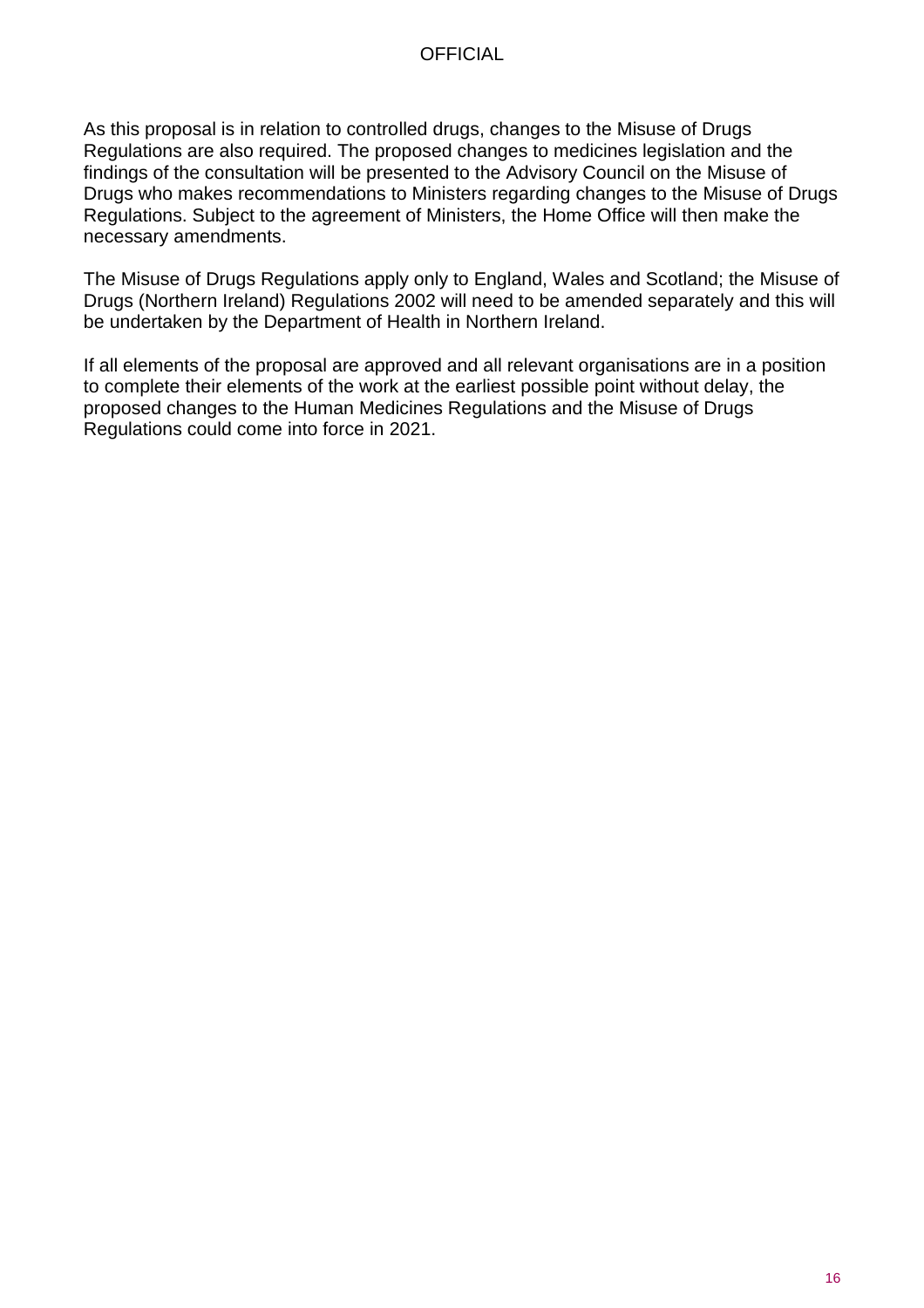# <span id="page-16-0"></span>**8 Glossary**

| <b>Term</b>                                                                                          | <b>Explanation</b>                                                                                                                                                                                                                                                                                                                                                                                                                        |
|------------------------------------------------------------------------------------------------------|-------------------------------------------------------------------------------------------------------------------------------------------------------------------------------------------------------------------------------------------------------------------------------------------------------------------------------------------------------------------------------------------------------------------------------------------|
| Administration of<br>medicines:                                                                      | Process by which a medicine is introduced into, or applied<br>onto, the patient's body.                                                                                                                                                                                                                                                                                                                                                   |
| <b>Chief Professions</b><br><b>Officers' Medicines</b><br><b>Mechanisms</b><br>(CPOMM)<br>Programme: | An NHS England and NHS Improvement programme of work<br>to extend the supply, administration or prescribing<br>responsibilities to regulated health professions where there is<br>an identified need and benefit to patients. The programme<br>aims to make it easier for people to get the medicines they<br>need when they need them, avoiding the need for people to<br>see additional health professionals just to receive medicines. |
| Commission on<br><b>Human Medicines:</b>                                                             | Advises the government on the safety, effectiveness and<br>quality of medicinal products, and on changes to medicines<br>law.                                                                                                                                                                                                                                                                                                             |
| Continuing<br>professional<br>development (CPD):                                                     | Activities which help health professionals continue to learn<br>and develop throughout their career to keep their skills and<br>knowledge up to date so they are able to practise safely and<br>effectively.                                                                                                                                                                                                                              |
| Controlled drugs:                                                                                    | Controlled drugs are medicines that are classified in the UK-<br>wide Misuse of Drugs Act 1971 based on their benefit when<br>used in medical treatment and their harm if misused. Strict<br>laws exist to prevent them to being misused, being obtained<br>illegally or causing harm.                                                                                                                                                    |
| <b>Controlled Drugs</b><br><b>Accountable Officer</b><br>(CDAO):                                     | Person responsible for all aspects of controlled drugs<br>management within their organisation. The roles and<br>responsibilities of CDAOs, and the requirement to appoint<br>them, are governed by legislation <sup>16 17 18</sup> .                                                                                                                                                                                                     |
| Department of<br><b>Health and Social</b><br>Care (DHSC):                                            | The central government department with responsibility for<br>leading the nation's health and social care system to help<br>people live more independent, healthier lives for longer.                                                                                                                                                                                                                                                      |
| <b>Health and Care</b><br><b>Professions Council</b><br>(HCPC):                                      | The regulator of 16 different health and care professions<br>including podiatrists. It maintains a register of health and care<br>professionals that are fit to practise in the UK and is<br>responsible for setting the standards of education, proficiency,<br>conduct, performance, character and health for these<br>professionals.                                                                                                   |
| Independent<br>prescriber:                                                                           | A practitioner responsible and accountable for the assessment<br>of patients with undiagnosed and diagnosed conditions and<br>for decisions about clinical management, including the<br>prescribing of medicines.                                                                                                                                                                                                                         |
| Licensed medicine:                                                                                   | A medicine must be granted a licence by the appropriate body<br>before it can be widely used in the UK. A licence indicates all<br>the proper checks have been carried out and the product<br>works for the purpose it is intended.                                                                                                                                                                                                       |

<sup>&</sup>lt;sup>16</sup> [The Controlled Drugs \(Supervision of Management and Use\) Regulations 2013](http://www.legislation.gov.uk/uksi/2013/373/regulation/11/made)

<sup>17</sup> [The Controlled Drugs \(Supervision of Management and Use\) \(Wales\) Regulations 2008 \(No 3239\) \(W. 286\)](http://www.legislation.gov.uk/wsi/2008/3239/contents/made) 

<sup>18</sup> [The Controlled Drugs \(Supervision of Management and Use\) Regulations \(Northern Ireland\) 2009](http://www.legislation.gov.uk/nisr/2009/225/contents/made)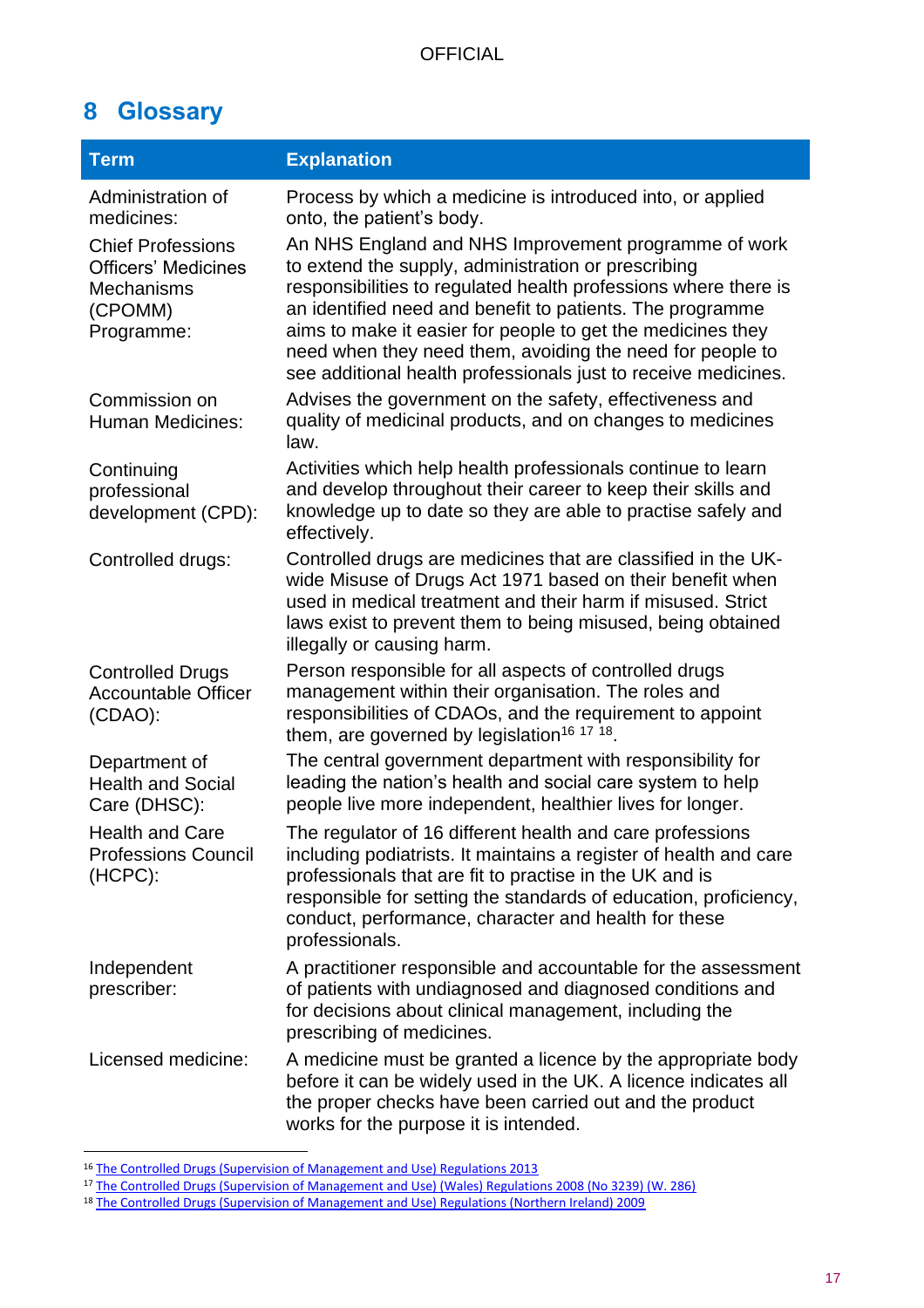| <b>Term</b>                                                                 | <b>Explanation</b>                                                                                                                                                                                                                                                                                               |
|-----------------------------------------------------------------------------|------------------------------------------------------------------------------------------------------------------------------------------------------------------------------------------------------------------------------------------------------------------------------------------------------------------|
| Medicines and<br>Healthcare products<br><b>Regulatory Agency</b><br>(MHRA): | Responsible for regulating all medicines and medical devices<br>in the UK by ensuring they work and are as safe as possible.<br>They are also responsible for making changes to medicines<br>legislation that have been agreed by government. The MHRA<br>is a part of the DHSC.                                 |
| Patient group<br>direction (PGD):                                           | A written instruction for medicines to be supplied and/or<br>administered by groups of health professionals to groups of<br>patients. They contain information about which health<br>professionals can supply or administer the medicine, which<br>patients they can see, and when they should involve a doctor. |
| Patient specific<br>direction (PSD):                                        | A prescriber's written instruction for medicines to be supplied<br>and/or administered to a named patient after the prescriber<br>has assessed the patient on an individual basis.                                                                                                                               |
| Prescription only<br>medicine:                                              | Medicines that normally need to be prescribed by a doctor or<br>another prescriber before they can be administered or<br>supplied to a patient. There are several exemptions that allow<br>POMs to be administered or supplied without a prescription,<br>including PGDs and exemptions listed in legislation.   |
| Supply of medicines:                                                        | The processes undertaken, in response to formal orders, to<br>issue medicines directly to the patient to take away. Patients<br>then administer the medicine to themselves or allow others to<br>help them.                                                                                                      |